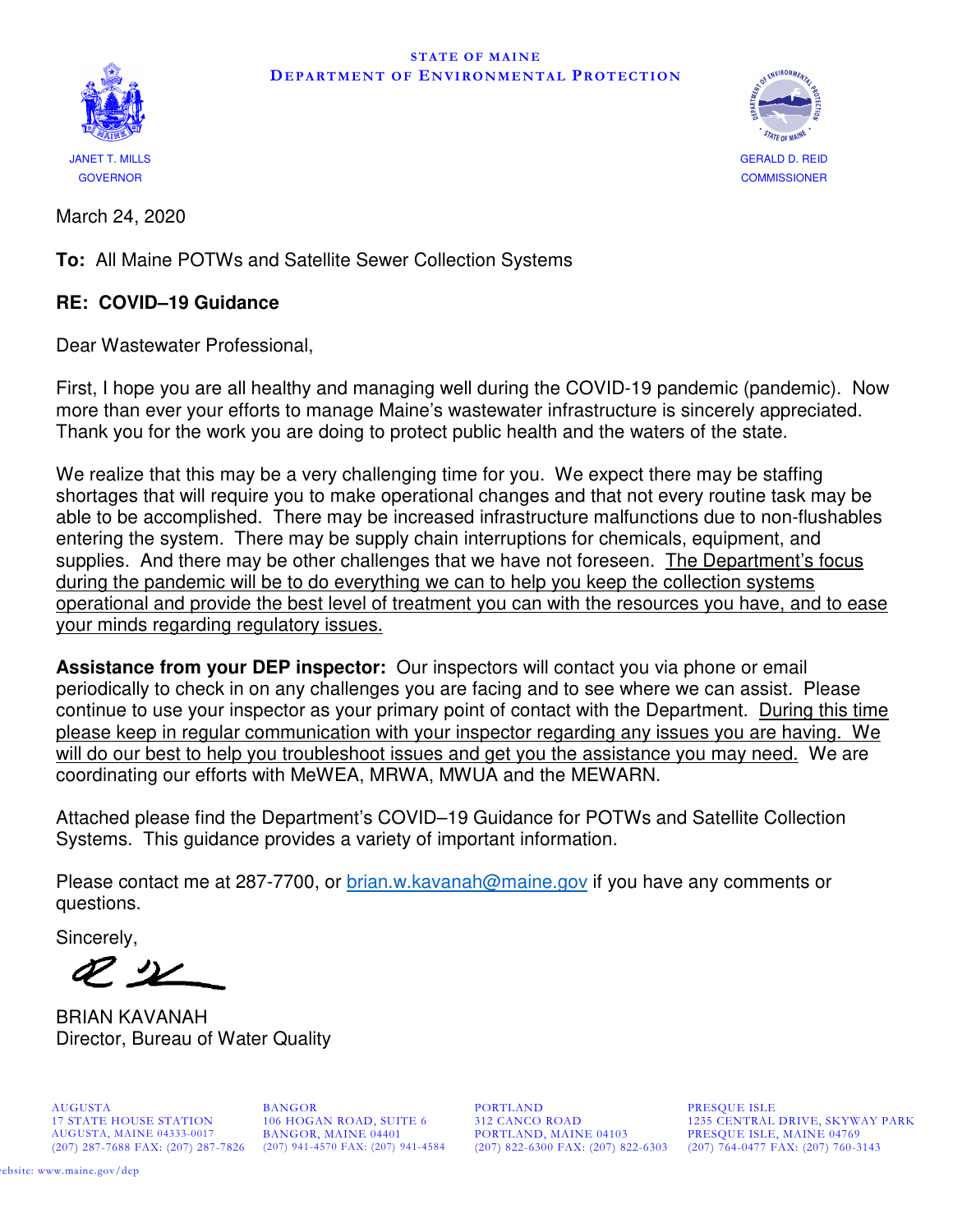# **Maine Department of Environmental Protection**

### **COVID–19 Guidance for POTWs and Satellite Collection Systems**

**The priority of wastewater management should be the safety of wastewater collections and treatment staff.** This means routine safety from pathogens as well as physical safety in times of reduced staffing. Please see the following links for general and wastewater specific COVID-19 guidance. These sites are continually updated with guidelines, resources, and news on the current state of the situation.

Water Environment Federation: Water Professional's Guide to COVID-19 https://www.wef.org/news-hub/wef-news/the-water-professionals-guide-to-the-2019-novel-coronavirus/

Federal CDC: https://www.cdc.gov/coronavirus/2019 ncov/index.html?CDC\_AA\_refVal=https%3A%2F%2Fwww.cdc.gov%2Fcoronavirus%2Findex.html

World Health Organization (WHO): https://www.who.int/emergencies/diseases/novel-coronavirus-2019/technical-guidance

Maine CDC: https://www.maine.gov/dhhs/mecdc/infectious-disease/epi/airborne/coronavirus.shtml

**If staffing levels are reduced, routine tasks must be prioritized.** The Department recognizes that ensuring proper operation of the collection system, pump stations and the treatment works is the top operational priority. Limited resources should first be devoted to ensuring the wastewater gets to the POTW and the wastewater gets the highest level of treatment possible with the resources that are available. If reduced staffing levels have the potential to impact the quality of your effluent, contact your DEP inspector. Also, continue to report emergencies and/or bypasses (including, but not limited to disinfection issues) to your DEP facility inspector. It is acceptable to either leave them an email or a voicemail if you are not able to reach them by phone. If for any reason your inspector can not be reached and you need to speak to someone, alternative DEP contacts are provided in the attached contact list.

**If staffing levels are reduced, compliance with permit requirements may be impacted.** The Department recognizes that reduction in staffing levels may impact the ability to fully comply with permit requirements. Again, as noted above, proper operation of the collection system and the treatment works should be the top priority. The Department may exercise enforcement discretion in these instances if all good faith efforts have been made to achieve compliance and you have notified your DEP inspector. Contact your DEP inspector if you anticipate or find that you will be unable to meet any of your license requirements, such as testing, record keeping, or reporting. It is acceptable to either leave them an email or a voicemail if you are not able to reach them by phone.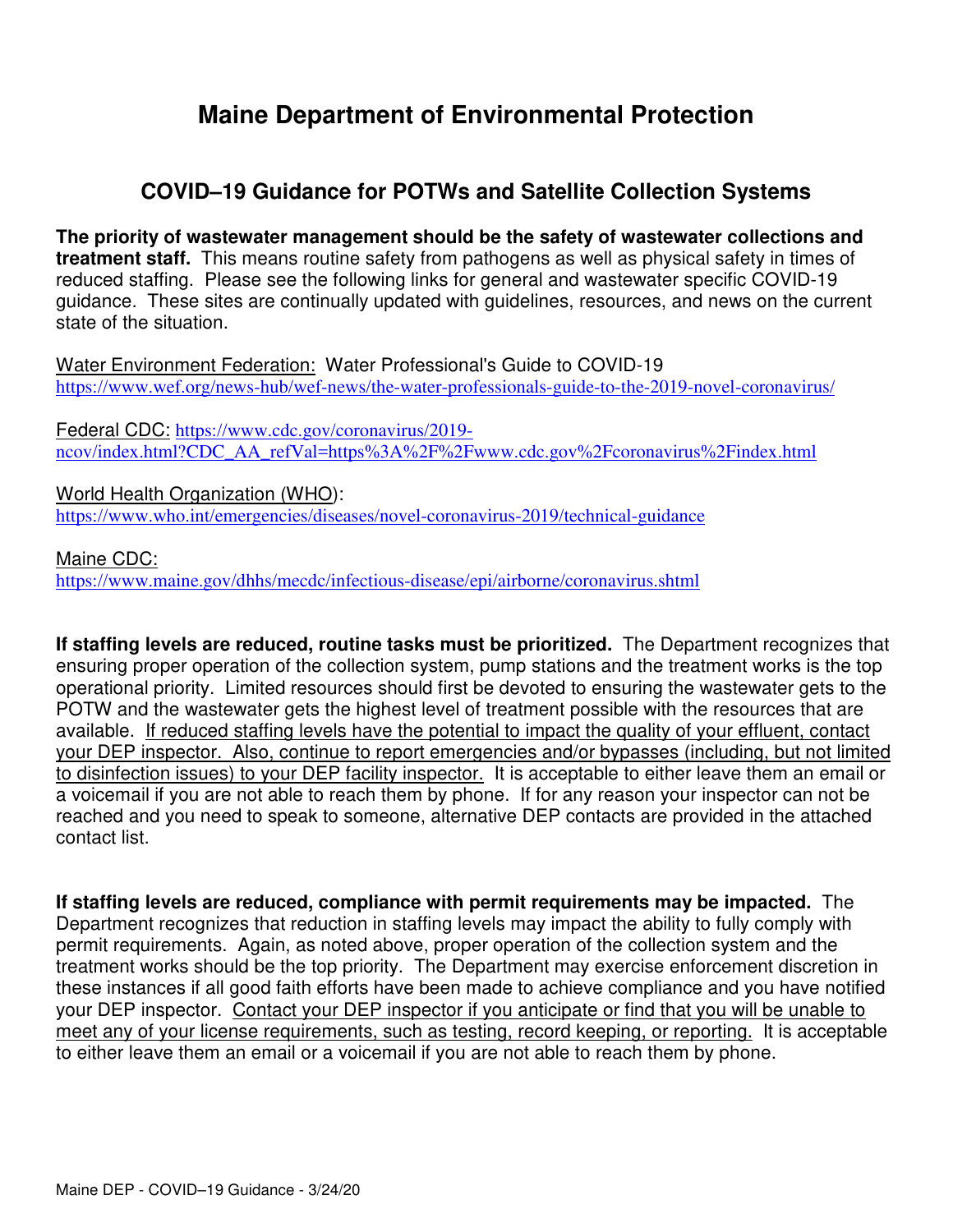If testing were to be reduced due to severe staffing shortages during the pandemic, the Department prioritizes tests in this order of importance and ease of completion:

| 1. Flow |                                                  | 10. $pH$                          |
|---------|--------------------------------------------------|-----------------------------------|
|         | 2. Settleable solids                             | 11. Nitrogen                      |
|         | 3. Total residual chlorine (TRC)                 | 12. Phosphorus                    |
|         | 4. Bacteria                                      | 13. Groundwater monitoring        |
|         | 5. Total suspended solids (TSS)                  | 14. Single metals                 |
|         | 6. TSS % removal                                 | 15. Analytical chemistry          |
|         | 7. Biochemical oxygen demand (BOD)               | 16. Priority pollutants           |
|         | 8. Carbonaceous biochemical oxygen demand (CBOD) | 17. Whole effluent toxicity (WET) |
|         | 9. BOD % or CBOD %removal                        | 18. Mercury                       |

**Prepare.** The Department strongly urges that your facility management team and staff meet as soon as possible to "table top" various scenarios and devise plans to respond to various staffing or supply shortages. For instance:

- Due to the current increased use of non-flushables, pump station and other clogs are likely to increase. You should do everything you can to impress upon your users that only human waste and toilet paper should be flushed. A DEP press release on this issue is included with this guidance and at this link https://www.maine.gov/dep/news/news.html?id=2247340 You can promote this to your users in whatever forums you have available. You may also consider increasing frequency of pump station inspections.
- Members of the MEWARN should review mutual aid agreements. Facilities that are not members of the MEWARN may wish to discuss any informal agreements with neighboring facilities, or join the MEWARN now at: https://www.maine.gov/dhhs/mecdc/environmentalhealth/dwp/pws/meWARN.shtml
- Investigate the potential for operator sharing with other facilities in your area now. We also recommended you review the list of Maine contract operators included with this guidance. (This may be most important in smaller facilities with limited staff). The intent here is to provide for some minimal coverage for essential tasks if all staff are out sick.
- Cross train your staff on essential tasks. (Again, this may be most important in smaller facilities with limited staff).
- Ensure that all staff members have DEP inspector contact information.
- Prioritize O&M tasks and assignments and prepare your facility by stocking up on needed chemicals, supplies, PPE, etc. Helpful guidance can be found in this NEIWPCC document. http://click.neiwpcc.org/neiwpcc\_docs/9-20- 2016%20NEIWPCC%20Extreme%20Weather%20Guide%20for%20web.pdf
- Research the availability of other commercial labs should you find yourself in the situation that your staff or your commercial lab is unable to maintain testing scheduling.
- Review your sludge disposal contingency plans.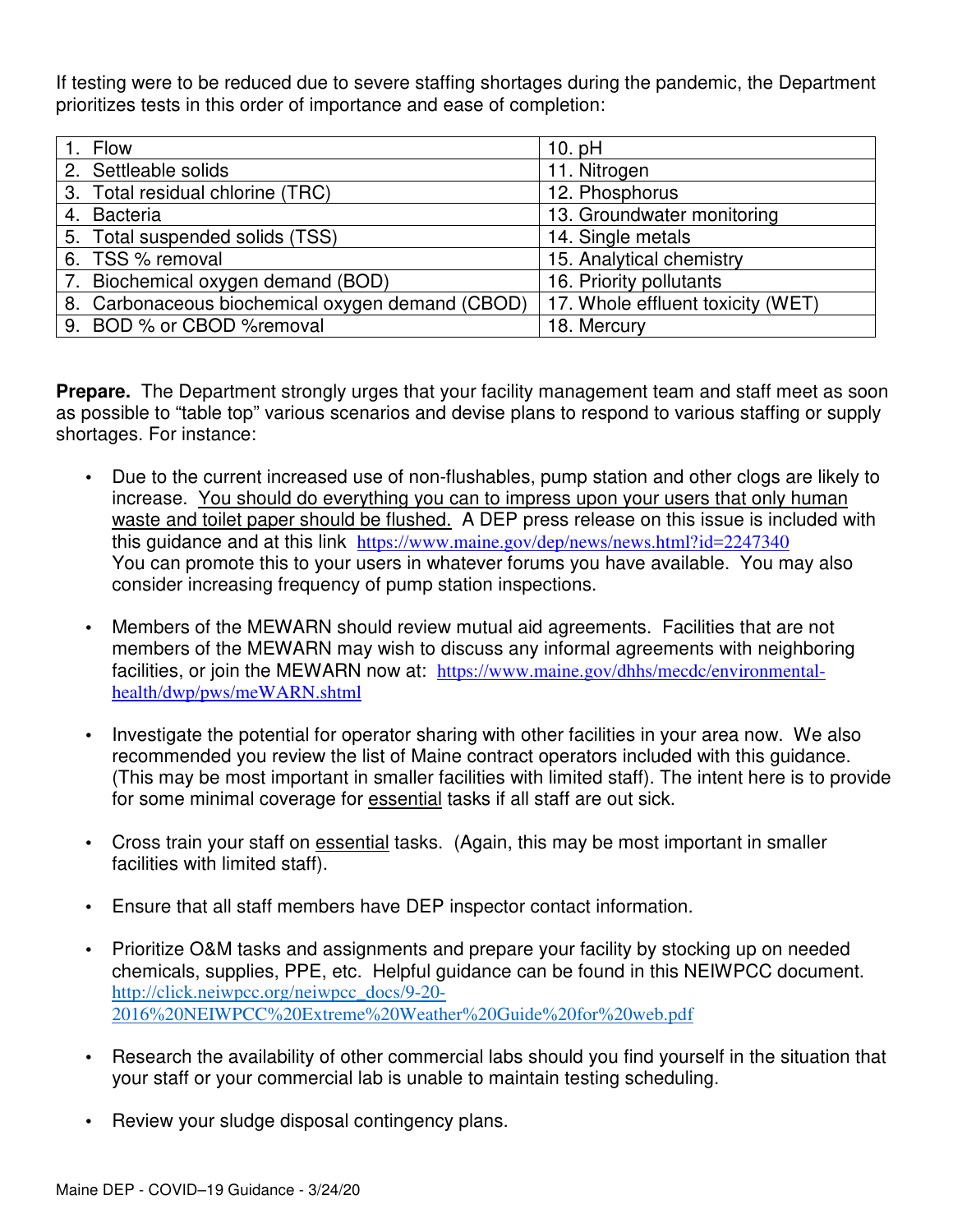#### **Certified Operator Availability**

If one of your certified operators, including the Operator in Responsible Charge, was not able to renew their license this month due to a lack of training credits, the Department is considering this employee to be certified at their existing certificate level for the duration of the State emergency as declared by the Governor. However, once the emergency is over, operators will need to meet the requirements of the law to qualify for getting their certificate renewed.

#### **NETDMR Assistance**

If you are having trouble accessing the NETDMR system to submit your monitoring information, you can either contact your facility inspector, or you can contact the DEP NETDMR administrator Brett Goodrich at 207-287-9034, or mainenetdmr.dep@maine.gov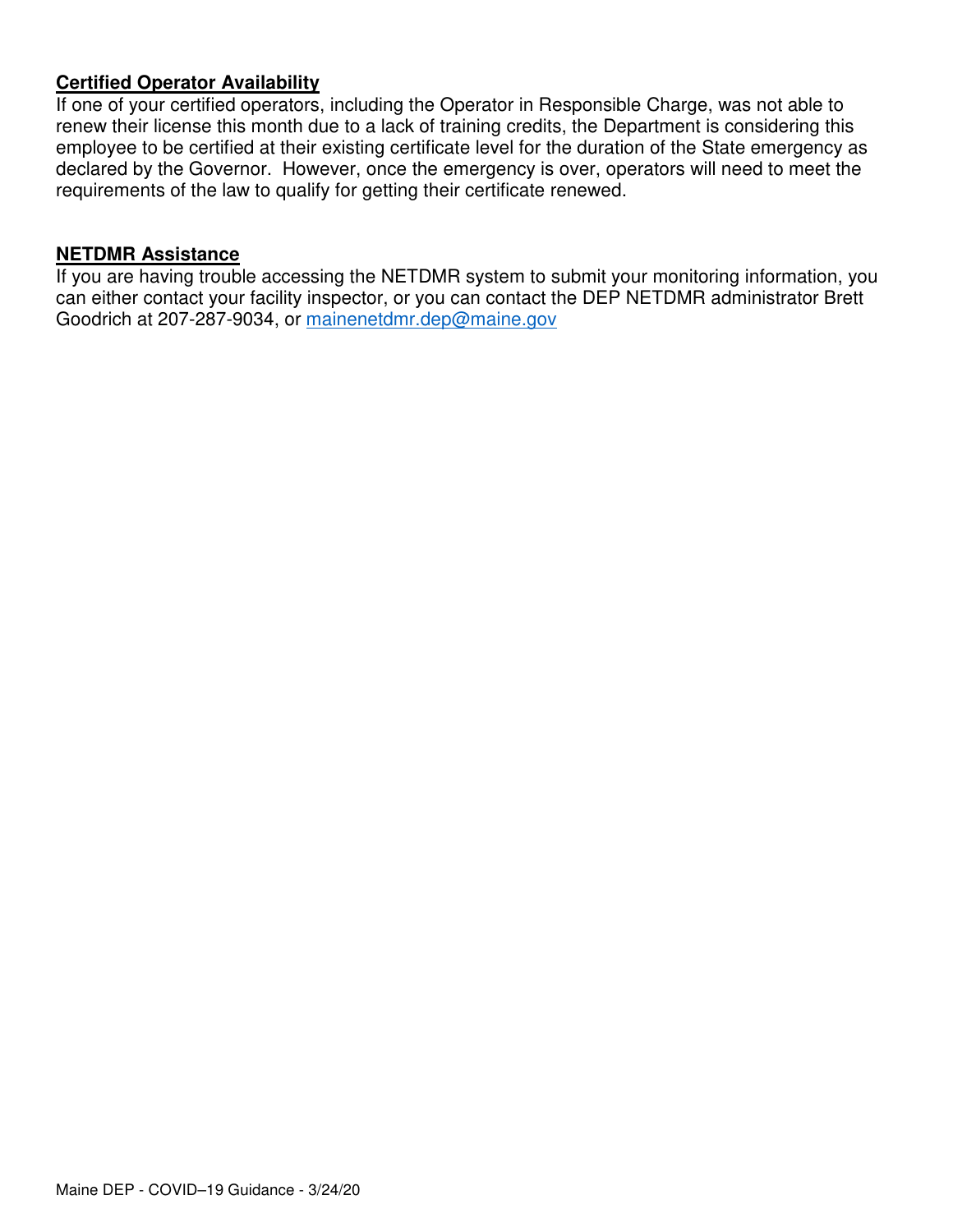# **Department of Environmental Protection**

### Division of Water Quality Management

### March 2020 Compliance & Technical Assistance Unit

#### WASTEWATER CONTACTS

| <b>Sterling Pierce</b>           | Unit Supervisor      | 287-4868                            | sterling.pierce@maine.gov      |
|----------------------------------|----------------------|-------------------------------------|--------------------------------|
|                                  |                      |                                     |                                |
| <b>Portland Compliance Staff</b> |                      | 822-6300 Front Desk                 |                                |
| <b>Stuart Rose</b>               | Compliance Inspector | 822-6345<br>stuart.m.rose@maine.gov |                                |
| <b>Portland Supervisor</b>       |                      |                                     |                                |
| Matt Hight                       | Compliance Inspector | 822-6321                            | $\text{matt}$ .hight@maine.gov |
| <b>Fred Gallant</b>              | Compliance Inspector | 822-6346                            | fred.c.gallant@maine.gov       |

| <b>Augusta Compliance Staff</b> |                          |  | 287-3901 Front Desk |                           |  |
|---------------------------------|--------------------------|--|---------------------|---------------------------|--|
| Jim Crowley                     | Compliance Inspector $&$ |  | 287-8898            | james.r.crowley@maine.gov |  |
| <b>Augusta Supervisor</b>       | Pretreatment Coordinator |  |                     |                           |  |
| David Bowie                     | Compliance Inspector     |  | 287-8806            | David.g.bowie@maine.gov   |  |
| James Knight                    | Compliance Inspector     |  | 441-3840            | James.knight@maine.gov    |  |
| <b>Bill Johnson</b>             | Compliance Inspector     |  | 287-7684            | william.johnson@maine.gov |  |
|                                 | (OBD)                    |  |                     |                           |  |

| <b>Bangor Compliance Staff</b> |                      |  | 941-4570 Front Desk |                            |
|--------------------------------|----------------------|--|---------------------|----------------------------|
| Clarissa Trasko                | Compliance Inspector |  | 941-4572            | clarissa.trasko@maine.gov  |
| <b>Bangor Supervisor</b>       |                      |  |                     |                            |
| Michael Loughlin               | Compliance Inspector |  | 941-4578            | mike.loughlin@maine.gov    |
| Kayleigh Sauda                 | Compliance Inspector |  | 941-4569            | Kayleigh.a.sauda@maine.gov |
| <b>Gary Brooks</b>             | Compliance Inspector |  | 561-5704            | Gary.r.brooks@maine.gov    |

| <b>Presque Isle Compliance Staff</b> |                      |  | 764-0477 Front Desk |                          |  |
|--------------------------------------|----------------------|--|---------------------|--------------------------|--|
| <b>Bill Sheehan</b>                  | Compliance Inspector |  | 760-3136            | bill.j.sheehan@maine.gov |  |
| <b>Presque Isle</b>                  |                      |  |                     |                          |  |
| <b>Supervisor</b>                    |                      |  |                     |                          |  |
| Sean Bernard                         | Compliance Inspector |  | 760-3135            | sean.l.bernard@maine.gov |  |

| <b>Augusta Technical Assistance Staff</b> |                               |  | 287-7688 Front Desk |                            |  |
|-------------------------------------------|-------------------------------|--|---------------------|----------------------------|--|
| Judy Bruenjes                             | <b>Environmental Engineer</b> |  | 287-7806            | judy.k.bruenjes@maine.gov  |  |
| <b>Technical Assistance</b>               |                               |  |                     |                            |  |
| <i>Supervisor</i>                         |                               |  |                     |                            |  |
| <b>Brett Goodrich</b>                     | Data Systems                  |  | 287-9034            | Brett.a.goodrich@maine.gov |  |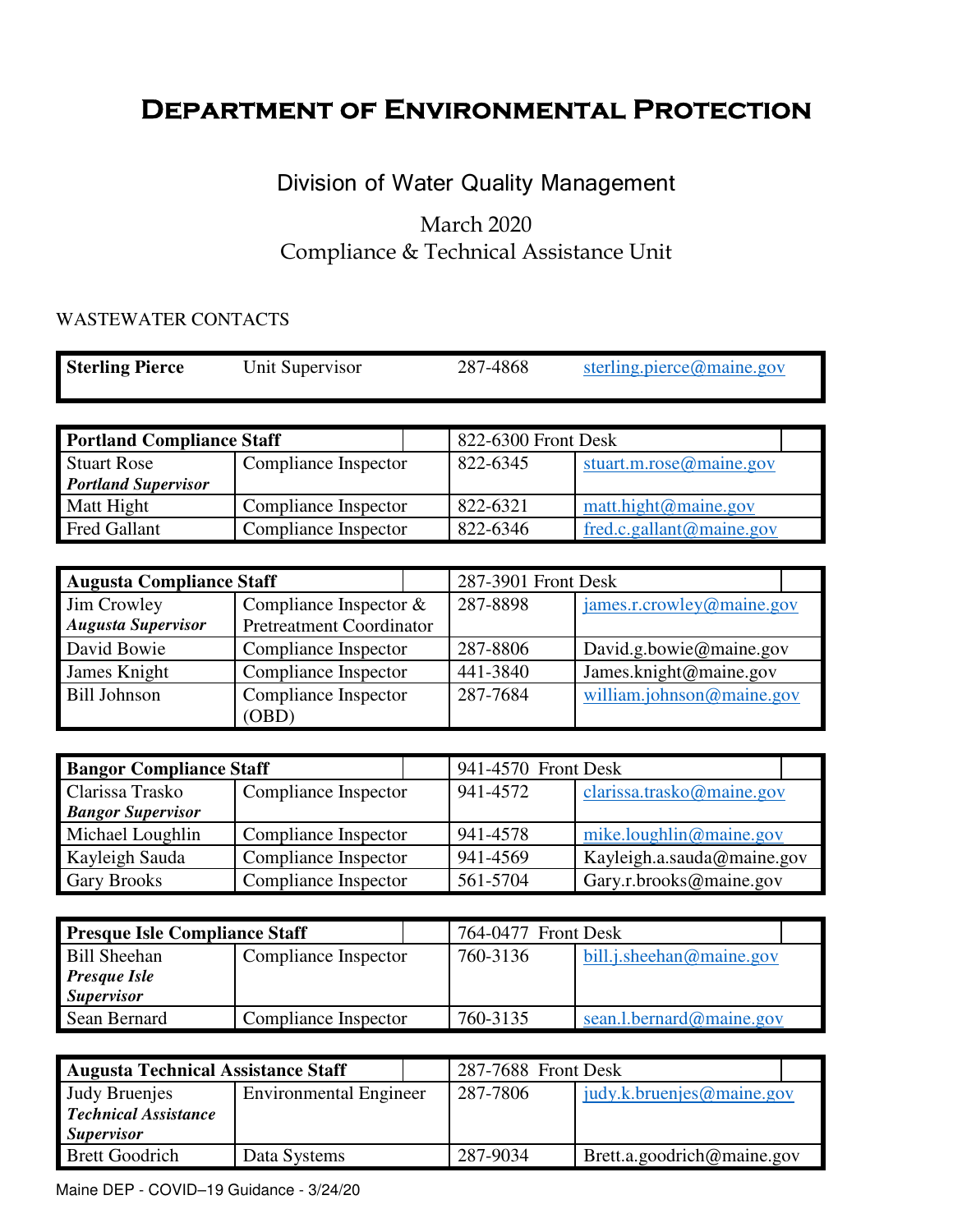# **Department of Environmental Protection**

Regional Office Contact Information

| <b>Portland Office</b>     | 207-822-6300 | 888-769-1036 |
|----------------------------|--------------|--------------|
|                            |              |              |
| <b>Augusta Office</b>      | 207-287-7688 | 800-452-1942 |
|                            |              |              |
| <b>Bangor Office</b>       | 207-941-4570 | 888-769-1137 |
|                            |              |              |
| <b>Presque Isle Office</b> | 207-764-0477 | 888-769-1053 |

# **SPILL EMERGENCY CONTACT NUMBERS**

24 HOUR OIL SPILL 800-482-0777

HAZARDOUS MATERIALS SPILL 800-452-4664